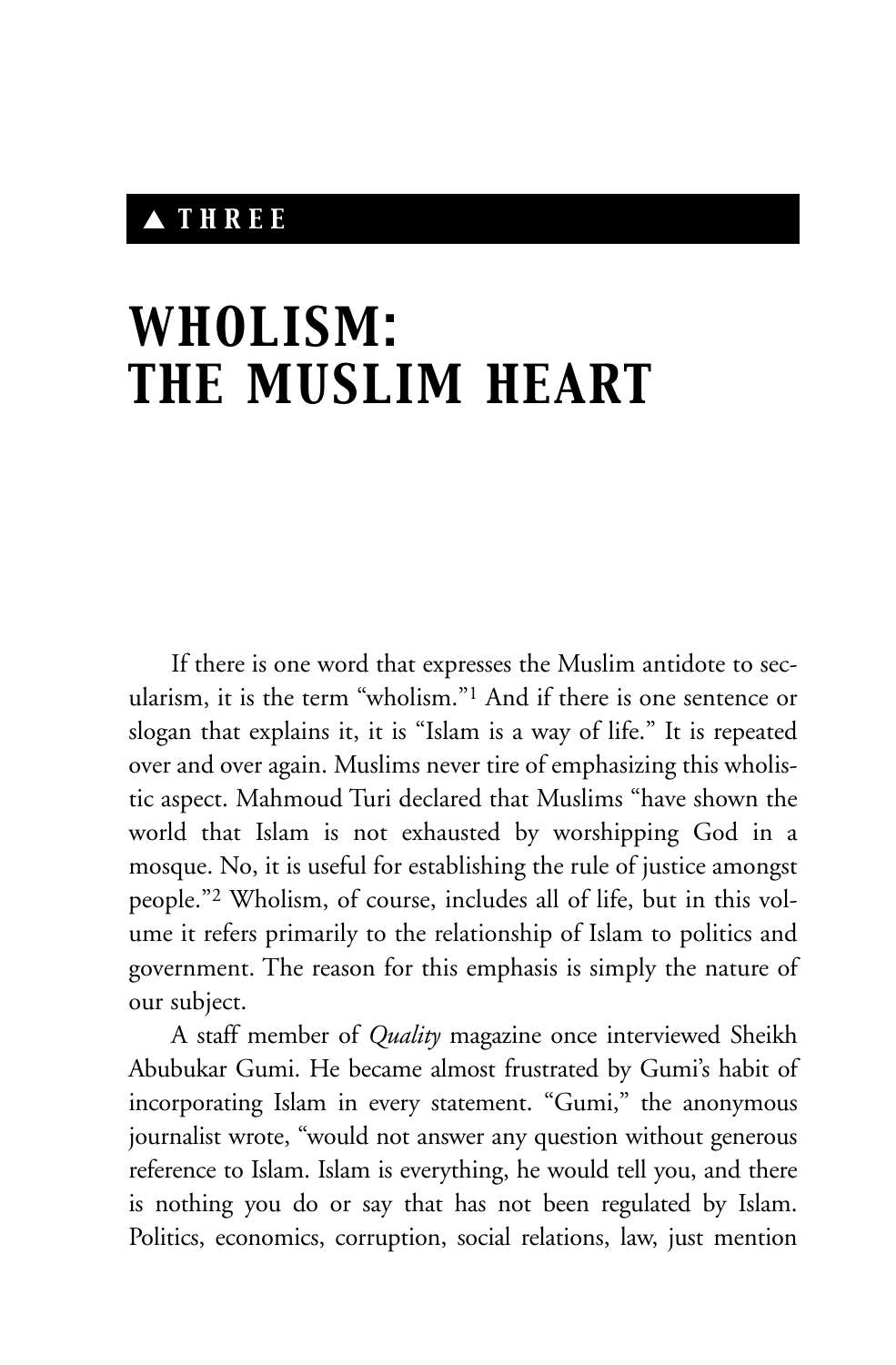any subject under the sun, Gumi has the answer and the answer is in Islam." Later in the same interview, Gumi explained that wherever a Muslim goes, "he has to follow the rules and regulations of going to that place. Just as he has to follow the rules when he is going to a mosque, even to go to bed you are bound by rules and regulations. When you are going to eat you are bound by rules. Whatever you are doing."3 That is Islam, at least, Gumi's Nigerian Islam. But, having received the King Faisal Laureate award, the Muslim equivalent of the Nobel prize, his version does carry authority.

Abdulmalik Mahmoud said it clearly a year later:

*I want it understood that Islam is a religion that lumps politics and sharia together. From the day of his birth or the day he embraces Islam, a Muslim is tied up with Islam. That is to say, Islam arranges everything for him in all he does and in every movement. Islam affects his schooling and his court, the way he conducts his business or profession, his workshop and his home and everything in his heart, the hidden and the open—Islam is in all of it.*<sup>4</sup>

A few more classic statements on the subject are in order. Someone from the Hausa-language magazine *Nasiha* interviewed Sheikh Ibrahim Saleh. The worthy sheikh explained Muslim wholism with a typical list of examples. Whether you eat or drink, sharia has guidance for proper procedure. The way you dress, the way you ease yourself, whether you enter a house or a mosque, there are laws for all these activities. It is by following this comprehensive guidance that a Muslim is close to God.<sup>5</sup>

Sheikh Aminuddeen Abubakar, under the heading, "Islam Covers Everything," writes in Hausa, "Islam covers every area of life. Sharia, virtuous character, piety—all are included. There is nothing that is left untouched. Human development and economics are all affected. In short, Islam includes our lives in both this world and in the world to come."6 Ibraheem Sulaiman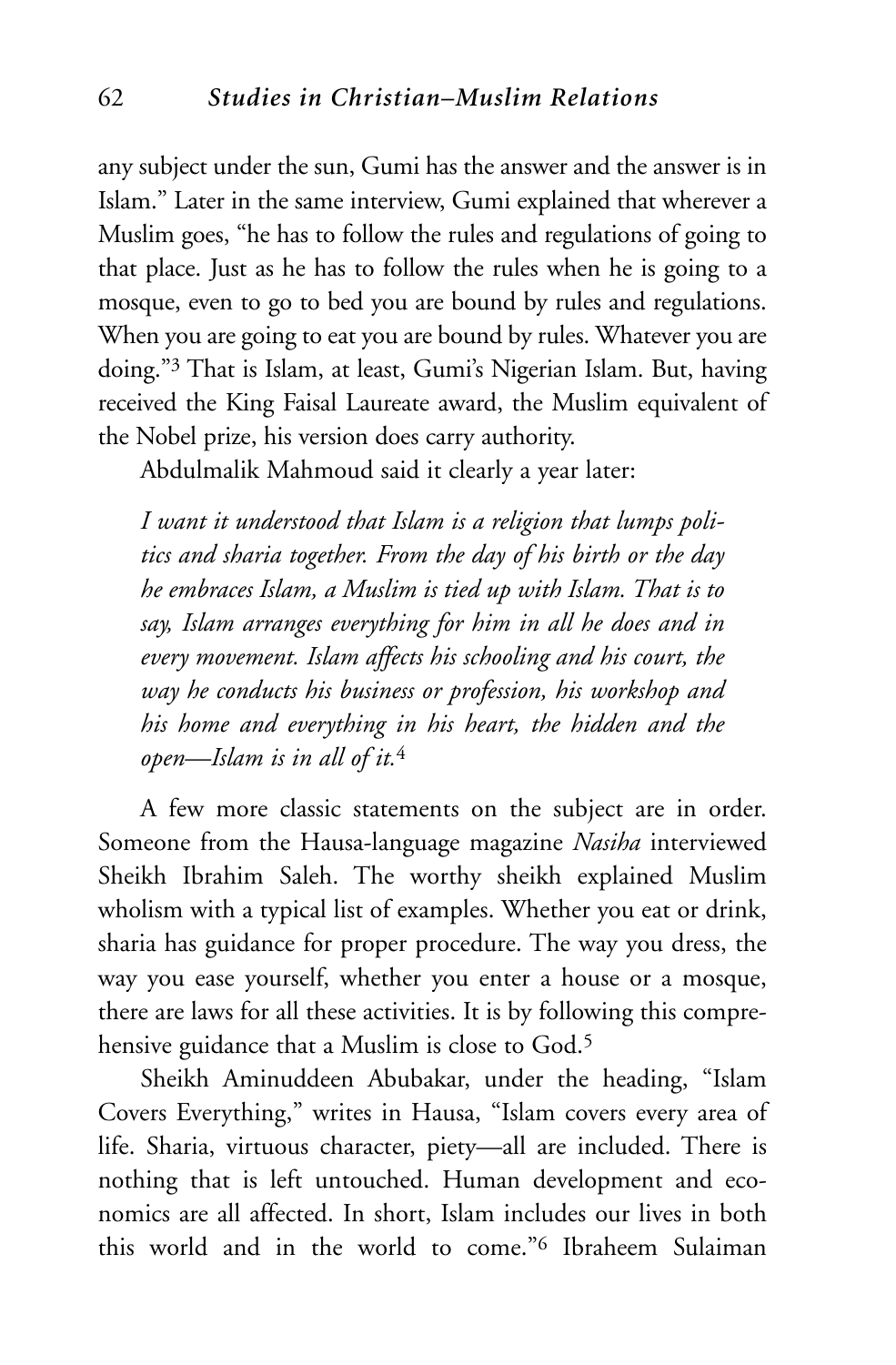describes Islam as "a unitive system which advocates unity between physical and spiritual existence, between temporal and secular authorities and between faith and science."7

More recent expressions of wholism are no different in their thrust. Baba Ejiga put it very simply: "Islam is the only religion that encompasses the totality of life. There is sharia in the way you eat, the way you walk, the way you talk, etc."8

In a press statement, the Council of Ulama of Nigeria put it this way: "Islam means unconditional submission to the dictates of sharia in all spheres of life, social, political, economic, legal, etc., because everything from cradle to grave has been provided for, adequately and comprehensively, under the sharia. It may be stressed here that, unlike what may be obtained in other religions, where commandments are only for convenience, commandments in Islam are absolutely obeyed."9

Another statement comes from Hussaini Abdu:

*The Muslims believe there is no separation between the sacred and profane and the legal system that governs them should be Islamic. It is a faith and knowledge, a culture and a world view with a system and political organization. In Islam the concept of faith can never be divorced from reason, life and history. There is no distinction between the idea of faith and deeds, morality and law, will and intellect.*<sup>10</sup>

Ahmad Gumbi equates sharia with all of Islam, as others do as well. Though he does not explicitly state it, his article on sharia is really about Islam in general. He is strong on the wholistic nature of the religion. An important feature of Islam, he asserts,

*is that it is comprehensive. It comprises the spiritual and the material domains, and the individual and social life. It defines the relationship of the individual to his Creator and his position in the universe. It explains the individual obliga-*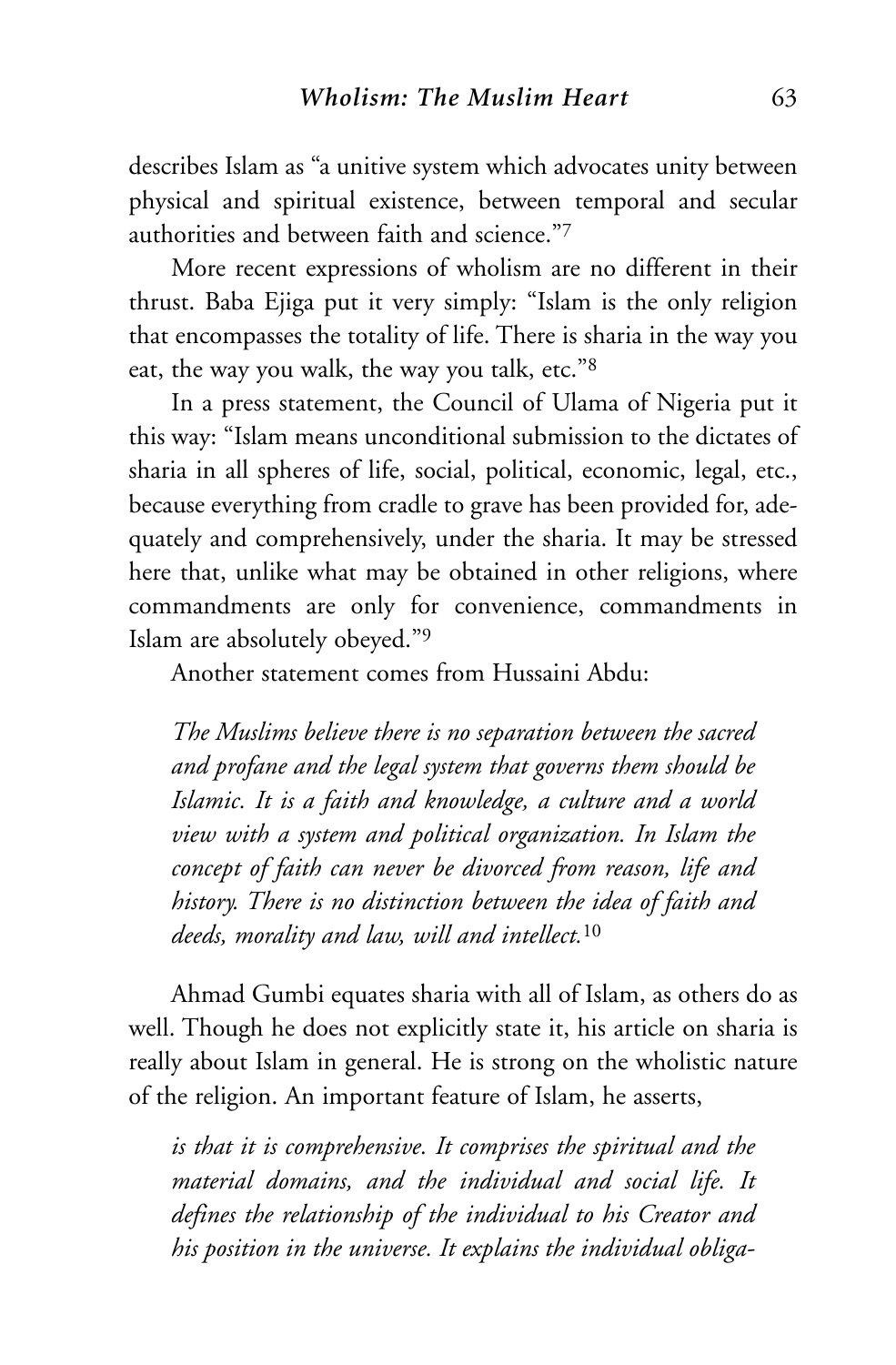*tion to himself and to all those around him. Sharia [read: Islam] is thus a creed, worship and a harmonious social order. It is at once law and morality.* 

*Moreover, Islam does not classify things or actions into spiritual and secular, or as sacred and profane. Islam is a realistic and down-to-earth religion and a sensible way of life. It does not entertain mystical or mysterious concepts. Apart from God, His attitudes and His word, nothing else is sacred. All modes of worship are spiritual, because they elevate the human spirit and do not aim at material gains.* 

*All other human activities, whether they are educational, professional or recreational, are good and blessed with divine rewards when they comply with the divine will or bad and evil and may lead to the wrath of God. They cannot be described as secular even when they deal with materialistic matters, nor as spiritual, although we anticipate Divine rewards for our honest struggle. The dichotomy of secular and spiritual is an alien notion to Muslims.*<sup>11</sup>

In the Muslim mind, the issue of secularism versus wholism is so bound up with Christianity that Muslims can hardly discuss the one without the other. Over against the separations and religious reductions inherent in the secular spirit and espoused in much of Christianity, mainstream and Fundamentalist Muslims do not tire of their insistence that Islam differs from secularism—and Christianity—precisely in that it is not merely a religious, spiritual or cultic movement, but an entire way of life. Making the easy slide from secularism to Christianity so typical of Nigeria, Ibraheem Sulaiman states the ideal—and the contrast—succinctly:

*Christianity is content to deal with spiritual matters only, leaving all those matters concerned with politics, economy, state and society to other systems to administer. Islam, on the other hand, encompasses all aspects of life in its fold, and pro-*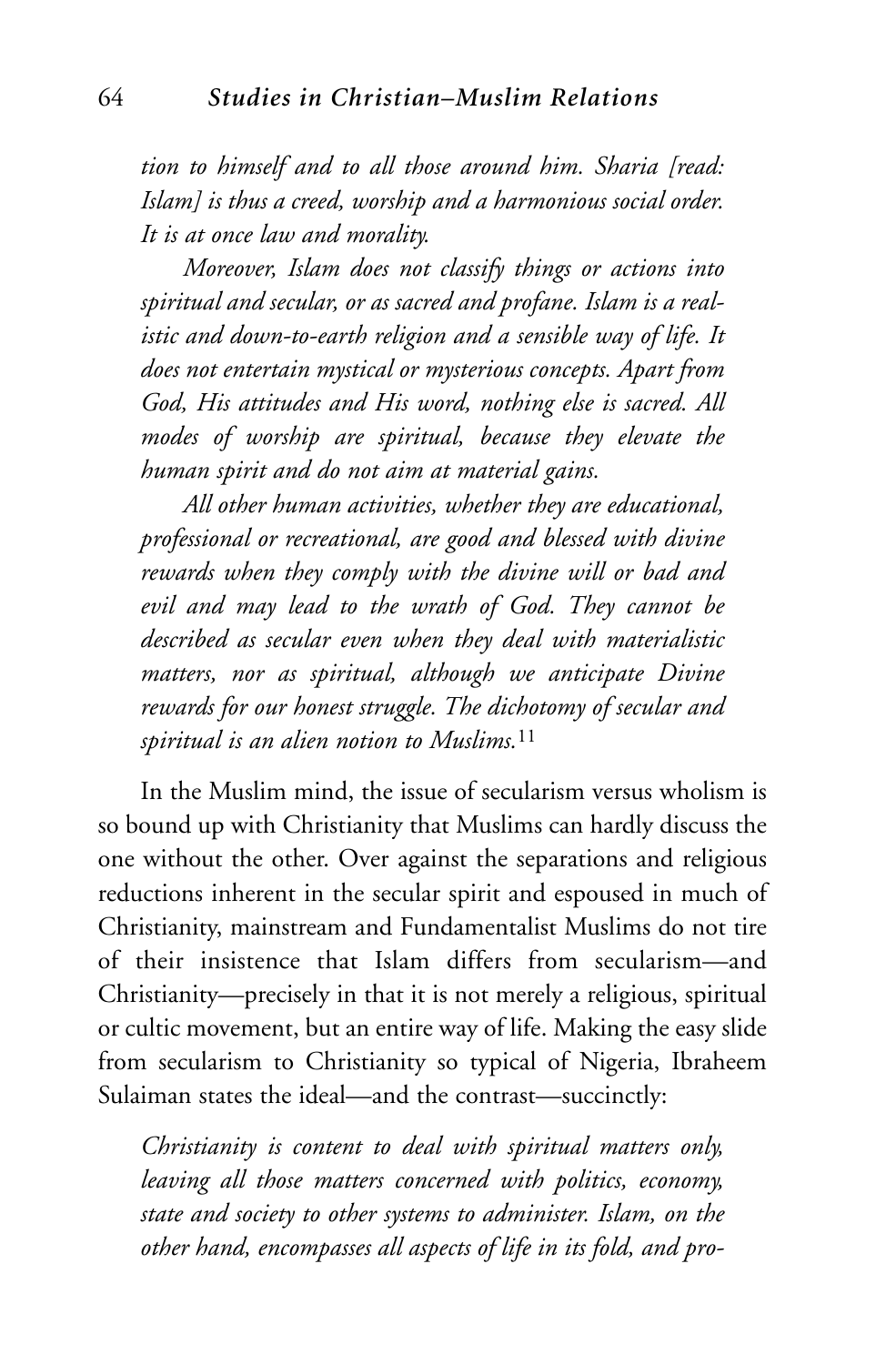#### *Wholism: The Muslim Heart* 65

*vides guidance for them. Accordingly, Islam has its legal, economic, political, administrative, social institutions meant to regulate human life in its entirety.*

Even Christians, according to Sulaiman, regard "their role as that of absolute and violent opposition to all that is Islamic: their vehement opposition to the Sacred Sharia is a glaring example. It is therefore clear that Islam pursues goals and objectives which are diametrically at variance to those of Christianity: Islam wants to abolish colonialism; Christianity clings to it for survival."12 Aliyu Dauda, a lecturer at Bayero University, claimed that "Christianity is the only religion that separates religion from politics and, in fact, from all of life." On the other hand, "Islam is the only religion that encompasses all of life."13

Tofa asserts that Islam has had to "fight [secularism] tooth and nail to maintain its spiritual character." Islam "is not just a ritual worship but a complete way of life, which modern Pauline Christianity is clearly not." Furthermore, "secularisation by its very meaning is an open-ended and continuous process, whose ultimate objective is to culminate into secularism—an ideology with an absolute set of values, having a final significance on man." Unlike Christians, "Muslims do not rely on secular philosophers, scientists, mathematicians, etc., for their theological and metaphysical support.14 Most of these (Christian) secular scholars do not sincerely believe nor practice the religious life; they are filled with doubts and vacillation; they are skeptics, agnostics and may even be atheists."15

In contrast to the secular separation of the spiritual and the worldly, Islam, affirms El-Miskin, "maintains an elaborate code of conduct" in the so-called worldly spheres. The world is so important to Islam that "there are elaborate instruments of its control so that comfort does not degenerate to hedonistic pursuits." These secular separations and divisions of life have no meaning in Islam and are, in fact, incompatible with it.16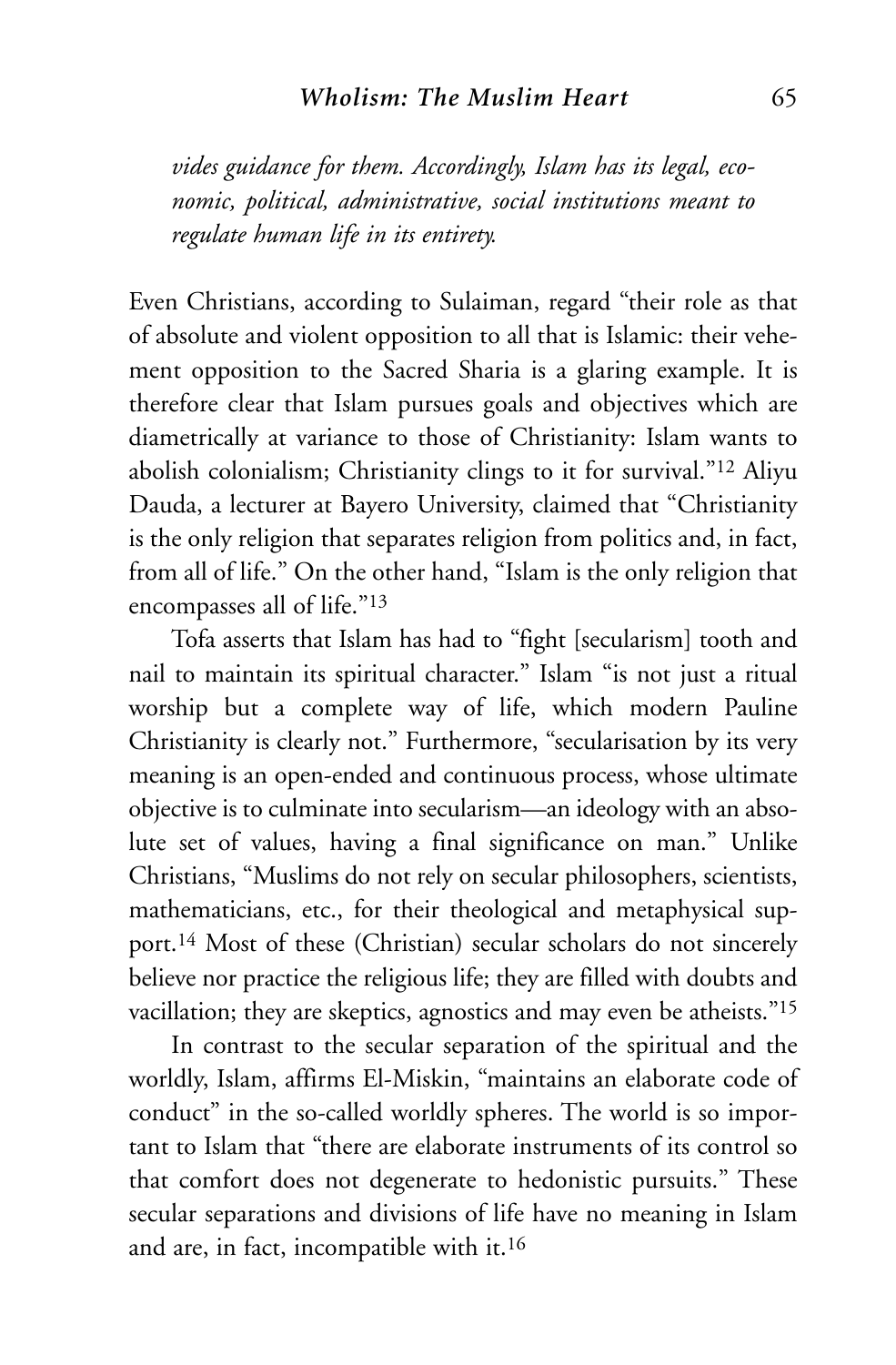#### 66 *Studies in Christian–Muslim Relations*

Rasheem Shittu was a young Muslim lawyer who struggled much to develop a responsible Muslim social ideology. At an early stage, he was an ardent advocate of capitalism as representing true Islam, but by the time he wrote *Islamic Ideology*, he had moved over to a form of democratic socialism. Though this could have put him outside the pale of either mainstream or Fundamentalist Islam, no one less than Lateef Adegbite, at the time Legal Adviser for the Supreme Council for Islamic Affairs and the second most prominent leader among Yoruba Muslims, wrote the Foreword.

In his attempt to establish the legitimacy of democratic socialism, Shittu appealed to the wholistic nature of Islam in such a typical fashion that I simply reproduce the relevant paragraphs.

*Unlike Islam, all other world religions and their holy scriptures provided for only the spiritual directives for their adherents. For instance, with Christianity, there is a division between "Caesar" and "God." The Holy Bible too does not give any hint about the organization and governance of the State.*

*But with Islam, there is no division between the spiritual and the mundane matters. The Qur'an gives a comprehensive and lucid guidance about the various departments of human life. In the words of Sayyid Abuyl A'la Maududi, "Their directives reveal what is injurious and harmful; what are the virtues which we have to cultivate and encourage and what are the evils which we have to suppress and guard against; what is the sphere of our voluntary, untrammeled, personal and social action and what are its limits; and finally, what ways and means we can adopt in establishing such a dynamic order of society and what methods we should avoid."*

*Islam adopts the above philosophy, because it considers human life as an organic whole that can be likened to a human body. The ill health of the one part affects the whole….*<sup>17</sup> *Therefore Islam distinguishes itself among the reli-*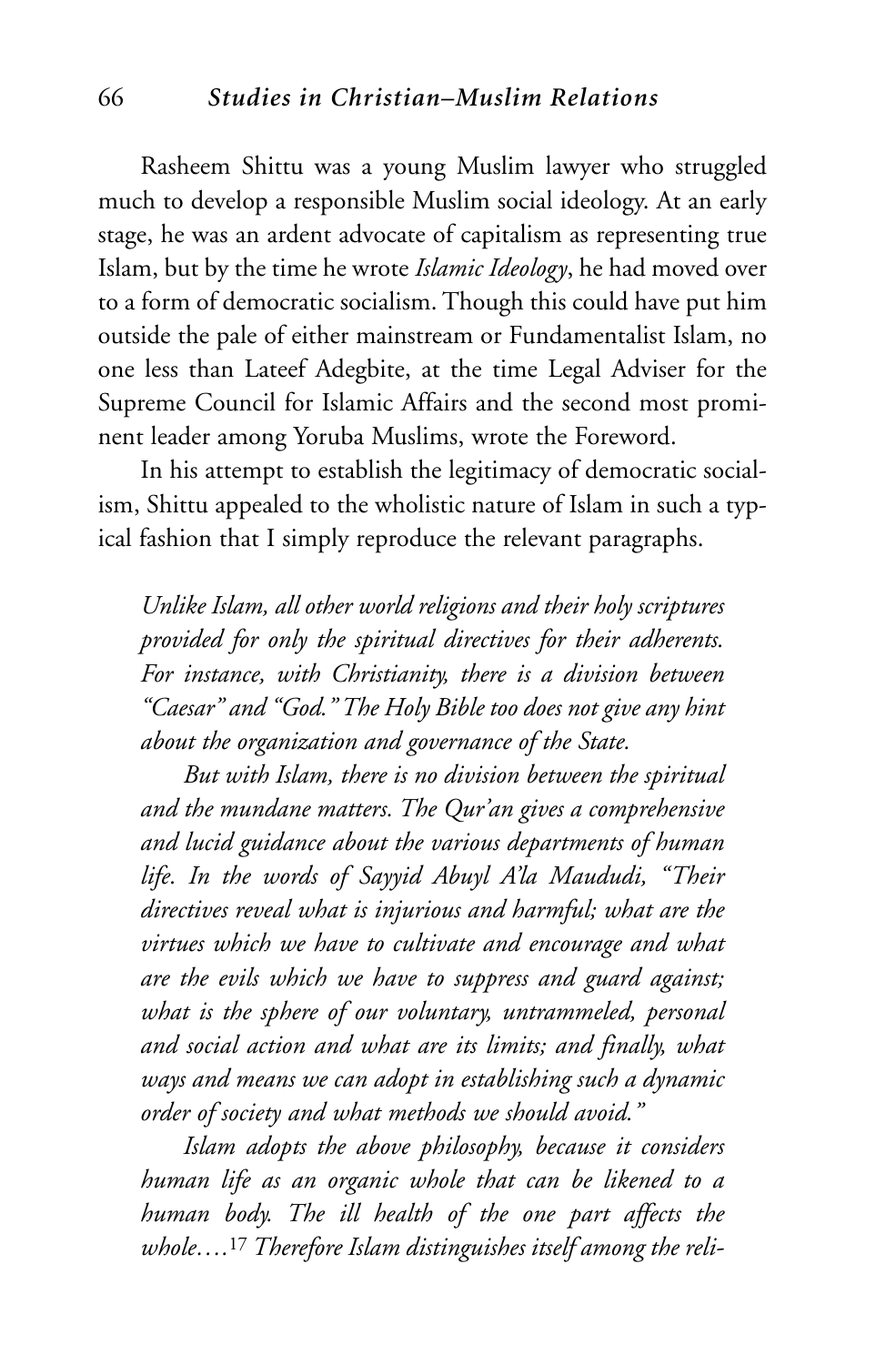*gions of universal application, by the feature that it does not exact the renunciation of the world, but insists on the body and soul growing together and operating simultaneously.* 

*This is more so when "we all realize that God's injunctions are not arbitrary, whimsical, despotic or impossible to act upon. On the contrary, God in His infinite wisdom and mercy, has outlined certain moral laws in order to meet the needs of man, physical as well as spiritual, and these laws are constant and immutable, just as are the 'natural laws' of God which govern the rest of His creation."*<sup>18</sup>

Among others, the demand of secularists is that the state be neutral with respect to religion and adopt no state religion. Religion and state are to be kept separate from each other. But can we consider this a neutral position in the face of Islam that rejects such a separation? Lateef Adegbite, speaking at NIREC to Christians who "no longer recognize the fusion of religion and state," declared that "Muslims can never endorse this approach. Sharia is a religious law and the state must enforce it. Therefore religion is the responsibility of the state in this regard."19 "Non-adoption of a state religion is a notion which does not feature in the Islamic vocabulary," insists A. Yadudu. The imposition of "notions unique to a particular religion or world view" that are opposed by another religion cannot be squared with secular neutralism.20

On the one hand, Muslims point with pride at the wholistic impact of Islam on Africa. Bidmos gratefully observes,

*A cursory look at the life of Africa presents a pleasant picture of the impact of Islam in the continent. For instance, Arabic, apart from being the mother tongue of millions of Africans, has provided many African languages with loan words. Hausa, Swahili, and Yoruba are good examples of African languages that benefited tremendously in terms of borrowings from Arabic. Culturally, the impact of Islam is notice-*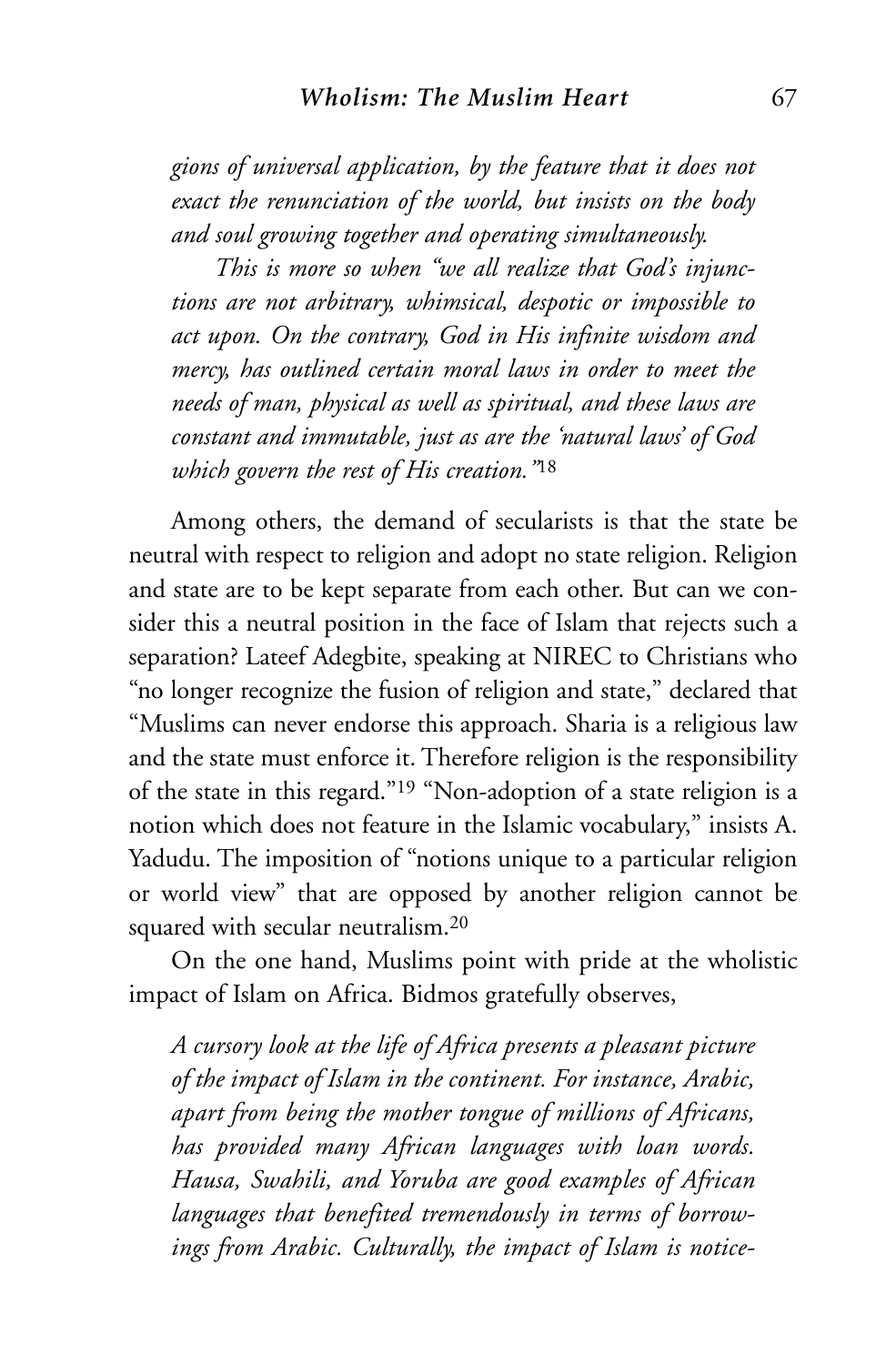*able in the African modes of dressing,*<sup>21</sup> *names of persons, places, festivals as well as architectural designs. Furthermore, Islam provided Africa with a legal system that was unprecedented. Formal education with its systematic approach was introduced. This was highly patronized in Africa for its remarkable values.*

That is indeed a rosy picture. Alas, there is that "on the other hand," so typical of religions. Bidmos admits that this rosy picture turns out to be "false." He laments, "A critical examination reveals that the impact is cosmetic. This is because Islam has been restricted to the periphery of African life. Political structures and economic systems in Africa are walled off [from] Islamic influence. Islam is kept out of the thinking process of an African Muslim." People may seem religious, when they observe all the Muslim pillars, but most have

*persistently refused to carry Islam into their normal daily routines like education, economy, politics, etc. Their practice of Islam is at variance with the injunction of Allah which says [Arabic quotation], meaning enter into Islam completely. It is designed to rule and govern the entire life of the believer. It is only then that its efficacy can be experienced. Theoretically, the African Muslim proclaims kalimatush-shahadah—the words of testimony—while in practice he is brainwashed to reserve a very limited proportion of his life for the operation of the kalimah. The result is that he is neither a kafir (for he has proclaimed kalimah) nor a Muslim (for his entire life is not governed by the tenets of Islam). The attitude to his religion was exhibited by the response to a questionnaire administered on 250 subjects who were randomly selected from different parts of Nigeria. The main items of the questionnaire include:*

*(a) What is the position of Islam in your economic life?*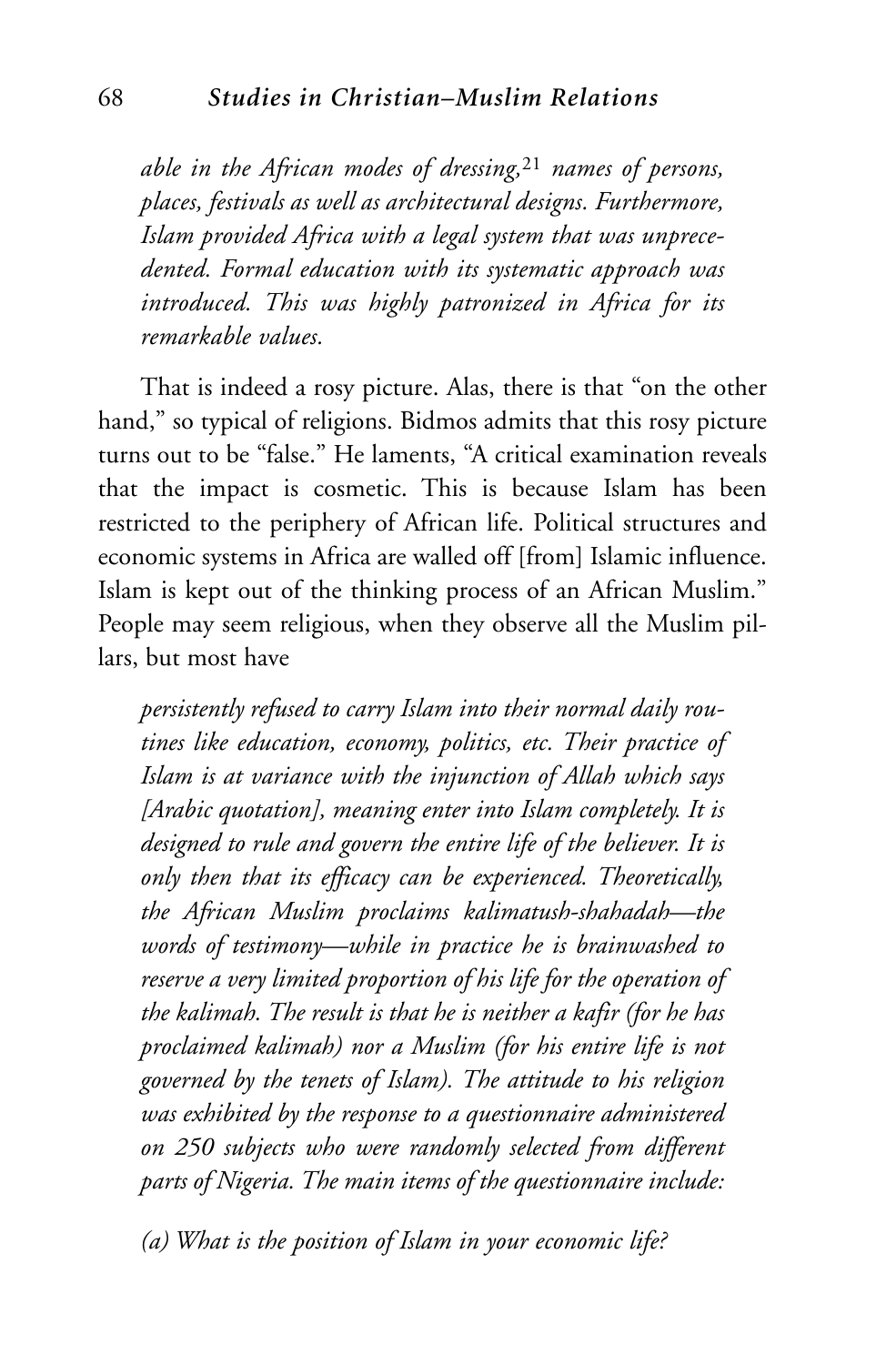*(b) Is there any role that Islam can play in structuring your political system?*

*(c) What is your understanding of secular life?*

*242 of the subjects (i.e., 96.8%) gave the same responses to the items. To the first item, the 242 respondents asserted that "Islam has nothing to do with their economic life and that their business is run in accordance with the prevailing circumstances." To the second question they responded that "the design of the political structure of any country is beyond religious doctrines." And to the third question, the respondents affirmed that "secular life means conducting one's socio-economic life without reference to religion." These findings indicate that a line of demarcation is clearly drawn between religious doctrines and the life style of the African Muslim.*

These findings indicate a serious discrepancy between the classical Muslim wholistic world view and the practice of adherents in the marketplace. Bidmos asserts, "It is therefore imperative to identify possible factors that may be responsible for this attitude." He observes that one factor is the "militant competition to which the African Muslim is subjected. He is torn between diabolically opposing cultures," namely those of Islam and African Tradition which "makes frantic efforts to rule the life of the African Muslim." A third factor is the method with which Islam is propagated. The responsibility is relegated to the "jobless" or unemployed who "cannot relate Islam to life" and in general have an inadequate understanding of Islam. A message that ignores the world or treats it as vanity is not going to be effective.<sup>22</sup> The rejected message he refers to is, of course, that of dualistic secularism that separates religion from the marketplace. I find it interesting that Bidmos this time did not include the colonial heritage in the lineup of culprits.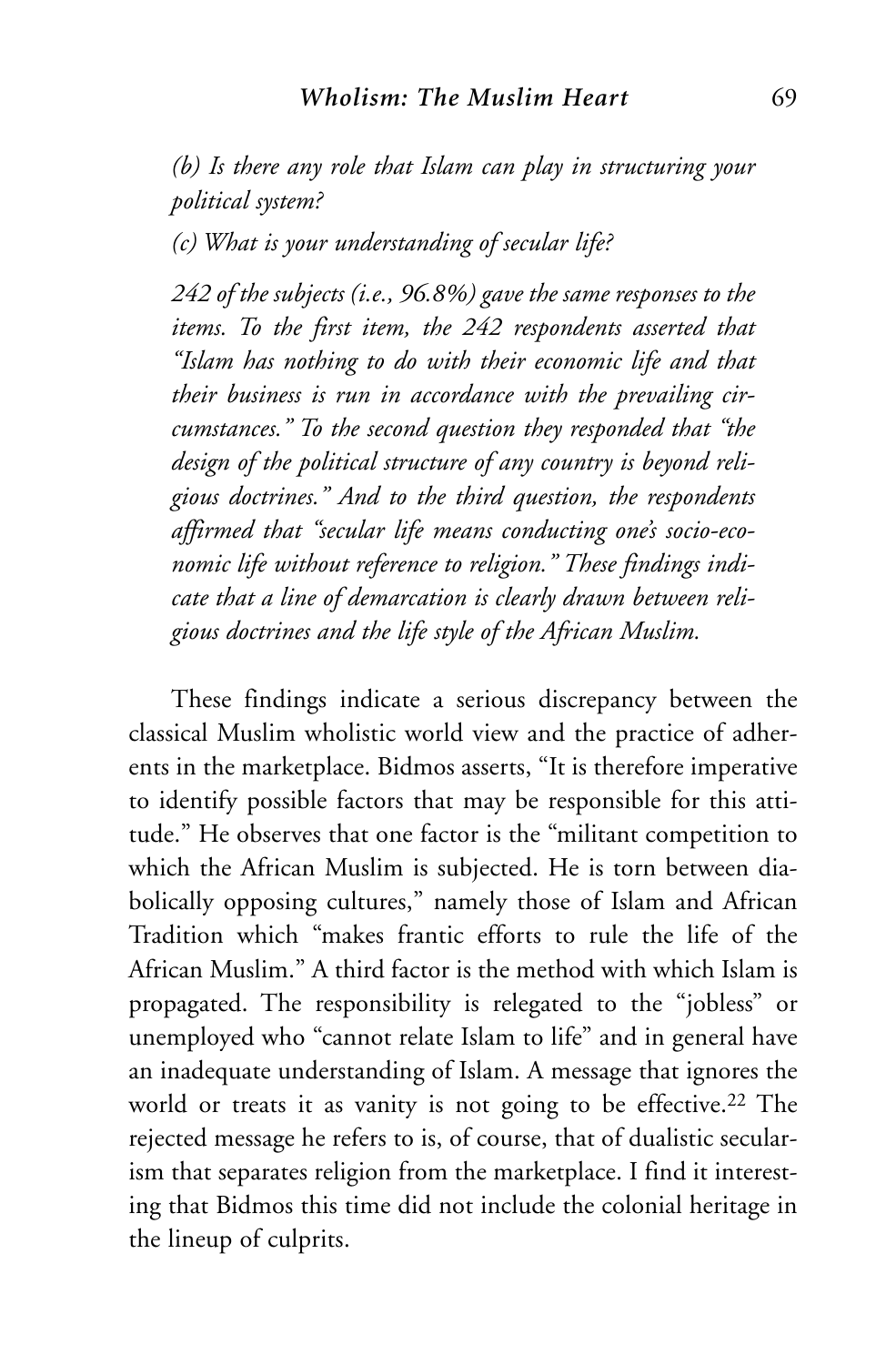#### 70 *Studies in Christian–Muslim Relations*

In spite of that somber picture, the dominant landscape is one of intimate intertwining of both church and state and of religion and state. That, for much of northern Nigeria, is the norm. Examples abound in earlier volumes. On the day of this writing TD features an article about the involvement of Garko local government in Kano State with new converts to Islam. Too short for an appendix, I simply reproduce the article as a typical example of such intertwining:

*Garko local government of Kano State has expressed its willingness to the construction of a mosque and Islamiyyah schools for the 32 individuals who recently embraced Islam in Makaman Kudu village.*

*The council chairman, Alhaji Yahaya Adamu, who gave the indication while receiving the new converts in his office, averred that such move is timely with a view to educating them on the principles and guidelines governing the practice of Islam.*

*He maintained that as a religion which involves political as well as socio-economic activities of its followers, Islam always encourages everyone to seek for education in order to facilitate daily affairs based on the laid down rules and regulations.* 

*Alhaji Adamu stated that the council will not succumb its mandate of boosting the teachings and education of Islam to reach a greater position. According to him, Islam does not condone illiteracy, pointing out that the construction of the schools will in no small amount assist the converts in learning the moral and social responsibility bestowed on each Muslim.* 

*The council chairman, however, implored them to be law abiding and imbibe the justice and fear of Almighty Allah, stressing that "you should not relent in your efforts towards obedience to the teaching of Islam and the council is ready to render any assistance to overhaul your living conditions." Also*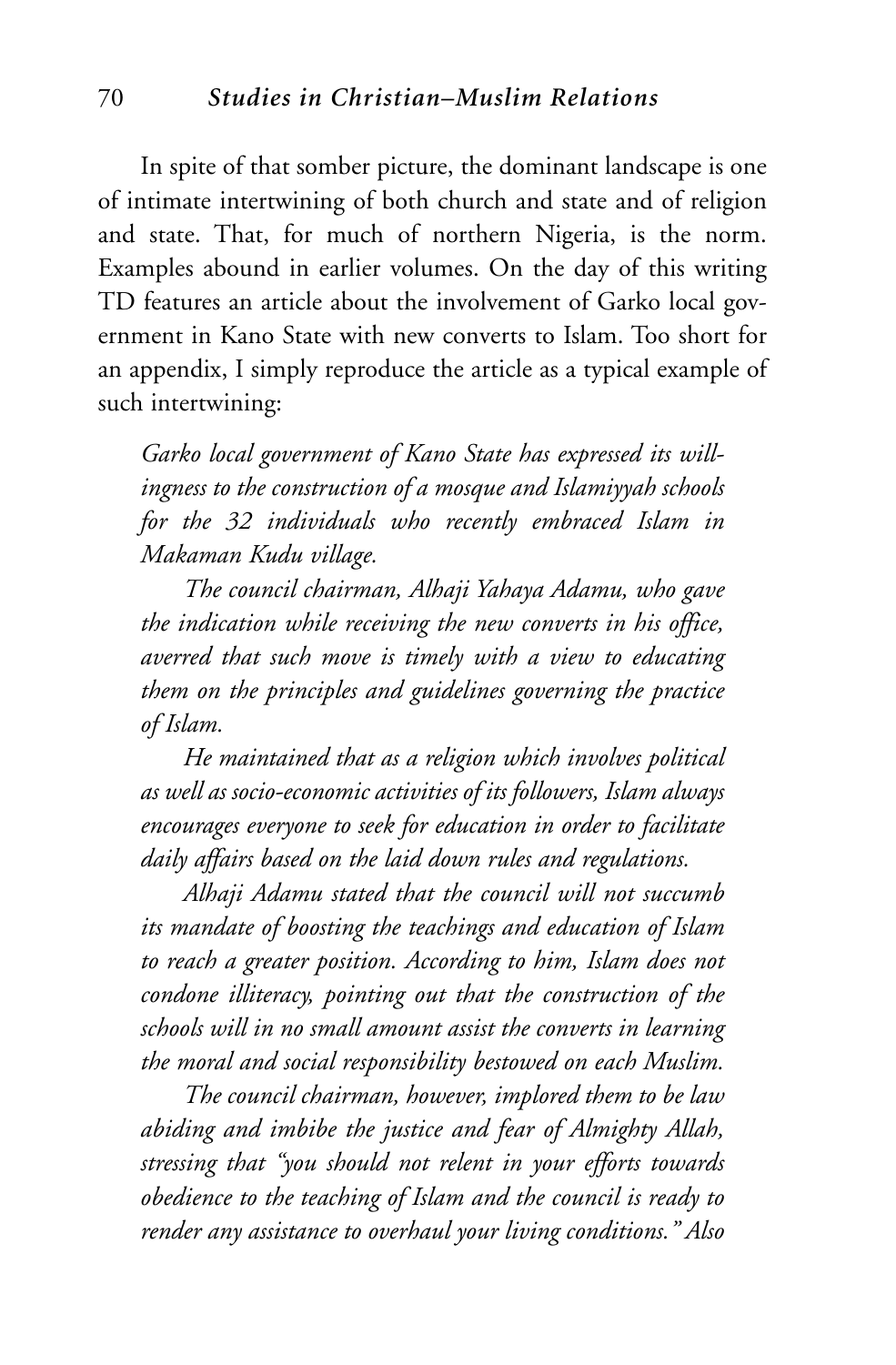*speaking, the district head of the local government congratulated the converts and urged them to accord appropriate attention in acquiring the knowledge of Islam. He called on the people of the area to consider the converts as their brothers in Islam and offer meaningful assistance to them.*<sup>23</sup>

When they had not been paid for a long time, the staff of the National Population Commission in the highly Muslim state of Borno "resorted to fasting and praying in a bid to get the backlog of their salaries paid to them." One Victor Kulani announced this strategy in an interview with the media. "He said fasting and praying were only some of the strategies which the staff of the commission have adopted to resolve the issue."24

Then there is the "three-day fasting and prayer session" of a programme called "Divine Call on IBB for 2007." This is going to become a national effort to pray and fast the former military Head of State, Ibrahim Babangida, into making himself available for president in 2007. Said one of the coordinators, Alhaji Nma Kolo, "We adopted the three-day prayer and fasting to drive home our request. We decided to go spiritual in order to appeal to God to make General Babangida heed our call." It is interesting that this is a multi-religious programme in that it involves both Muslims and Christians.25

An important aspect of Islam's wholism is its general rejection of the privacy of religion. A discussion on Islam per se would not need to include the privacy issue, since for most Muslims it would not arise. However, since Muslims find themselves surrounded by Christians who, as I show in Monograph Five, often insist on the private nature of religion, we find Muslims raising the issue as well, though mostly negatively. At a sharia workshop, Ibraheem Sulaiman stated that "the very basis of secularism" is that religion, including Islam, "should only be allowed to influence private life of the people and should not be allowed to have any direct role or influence on the public life of the people."26 Bashir Sambo considers this an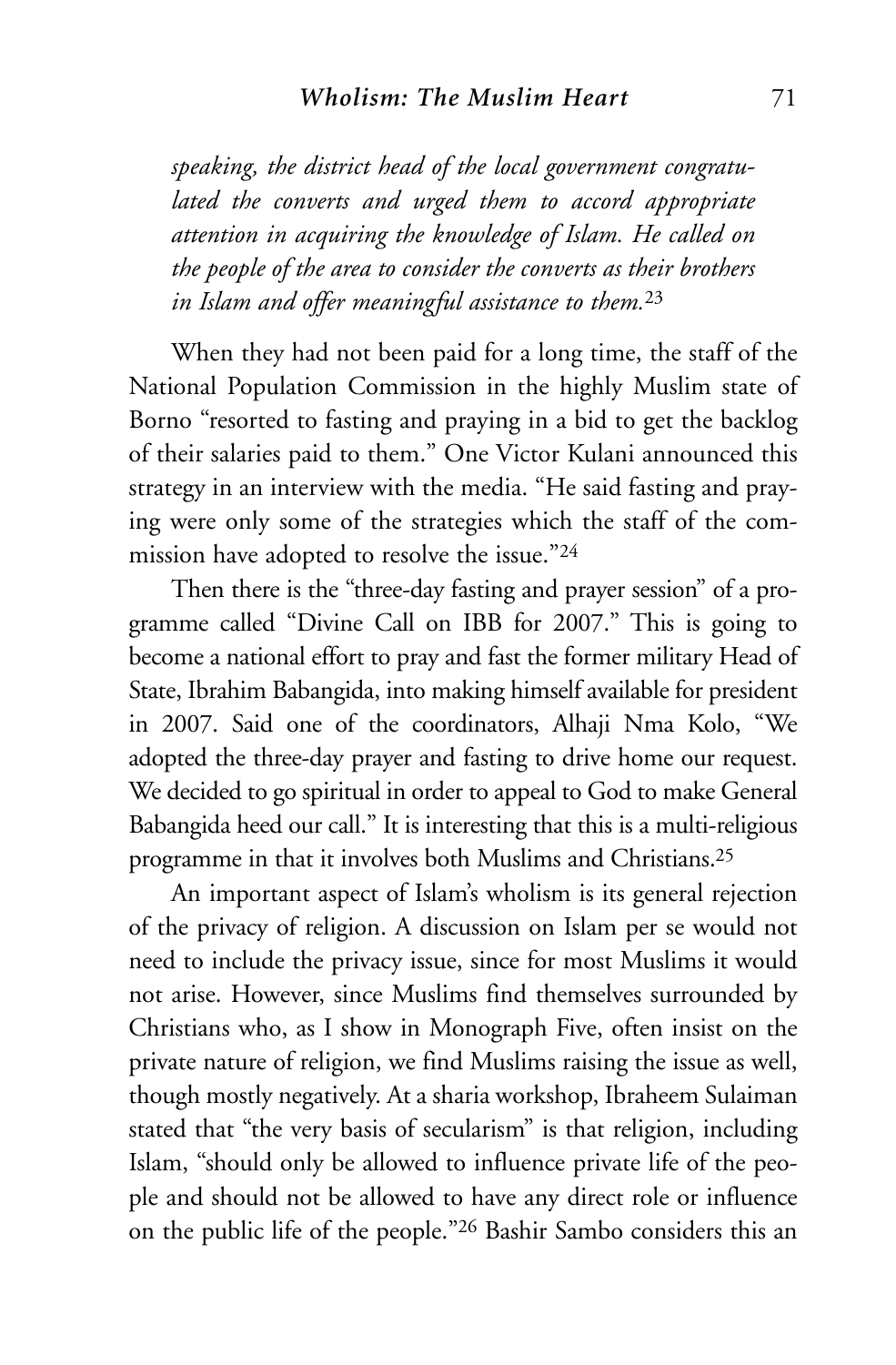important difference between the two religions. In the context of a discussion on Christian ignorance about Islam, he states, "While Christians say religion is a private and personal affair, the Muslims believe that religion is not a private and personal affair."27

Occasionally the term "secular" and its derivatives are used in the dualistic sense in which secularists use the term. Secularists tend to divide the world into two fronts, the spiritual or religious and the secular, the latter covering everything else. Wholistic Muslims generally reject that distinction. Nevertheless, occasionally this language pops up. Governor Rabiu Musa Kwankwaso of Kano used the term this way in a speech pleading for transforming Qur'anic schools. They must be turned into "comprehensive community schools, where religion as well as secular subjects could be taught."28 When you occasionally find this type of language, it is difficult to know how seriously to take it. It should probably be understood as a shorthand method of expressing an intention without attaching a dualistic meaning to it. But it is an indication that the language of secularism has a far reach, even into sharia land.

Two famous last words on the integration of religion and politics. The first by Senator Hassan S. Kantagora: "My mission is informed by the dictates of my all-encompassing religion Islam. It is my foremost religious duty to end evil, indolence and injustice by fighting, denouncing or merely repulsing them…."29

The "final last" word in this chapter comes from one Iqbal, a Muslim poet. This poem reminds us that Nigerian Islam is in tune with much of global Islam.

> *On monastic order was laid the foundation of Church. How could mendicity contain royalty in its confines? The conflict was deep between hermit and king: One was triumphant; the other subdued. Politics got rid of religion, Helpless was the high priest.*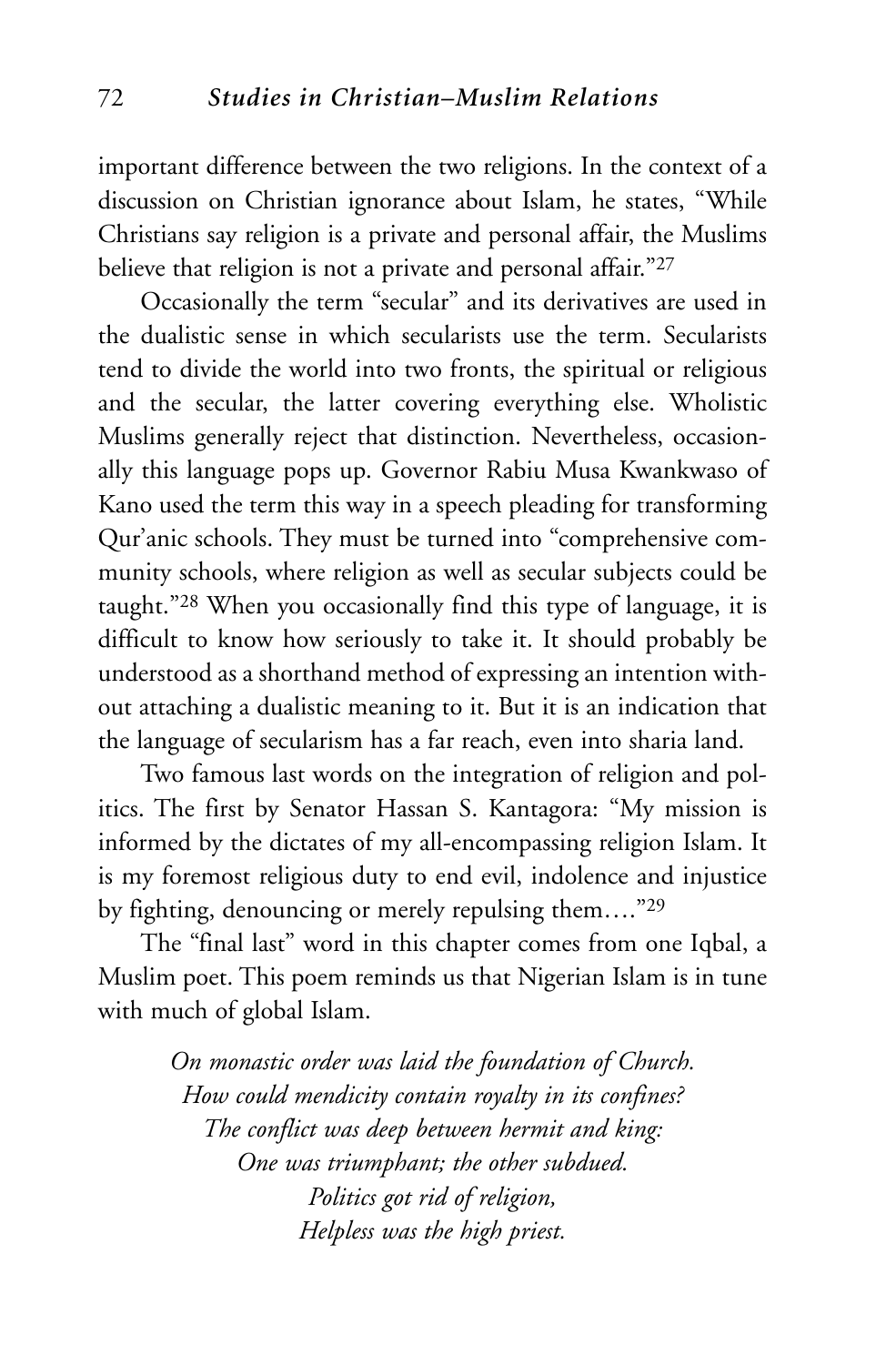#### *Wholism: The Muslim Heart* 73

*When the world and religion parted ways, Avarice was Ruler, King and Vizier. Dualism was the doom of mind and matter, Dualism made civilization blind. This is the miracle of the dweller of the desert, Whose warnings reflected the tidings glad; That humanity's only refuge was this— That the mystic Junaid united with Ardsher the King.*<sup>30</sup>

## ▲ *Selected Quotes* \_\_\_\_\_\_\_\_\_\_\_\_\_\_\_\_\_\_\_\_\_\_\_\_\_\_\_\_\_

*Islam is a complete way of life. Our politics, economy, social and cultural affairs, as well as external relations as Muslims must be conducted in accordance with Qur'anic provisions*—Ibrahim M. Umar.31

*Commenting on whether or not the Maulud celebration [in Kaduna] was politicised, Ustaz Idris said "Islam is an embodiment of every facet of human life, politics inclusive." He recalled that at the local level, the famous motto of the late Sardauna was work and worship, arguing that the late premier had severally noted that it would be hard to divorce religion from politics*—Ustaz Idris.32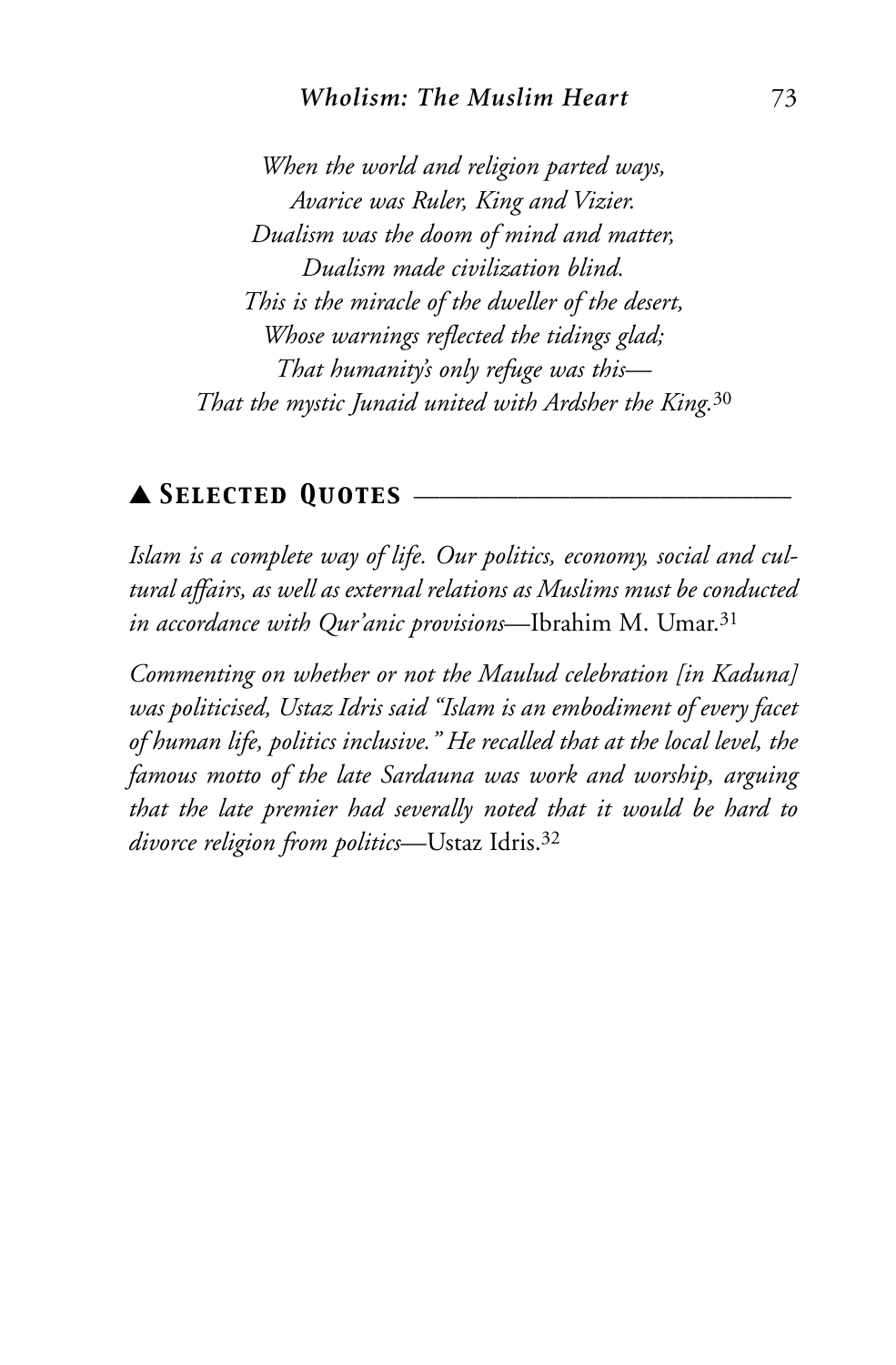### $\blacktriangle$  **Notes** –

<sup>1</sup> Note the spelling I employ for this term. It is to ensure you understand that neither Muslims nor I buy into some of the popular meanings associated with the term "holism."

2 *Alkalami,* 15 Jul/88. " *Kuma sun nuna wa duniya cewa musulunci bai tsaya ga bautar Allah a masallatai ba, a'a, ana iya amfani da shi wurin shimfide mulkin adalci a tsakanin mutane."* In this particular context, the reference is to a reign of justice upon the overthrow of Western imperialism. That, in common with Muslims in general, is Turi's great hope. Turi is/was the right hand man of Ibrahim El-Zak-zaky, the founder of the Muslim Movement, who is featured in Monograph 2.

3 *Quality*, Oct/87, pp. 34, 38.

4 A. B. Mahmoud, original Hausa: "*Ina kuma son a fahimta cewa shi addinin Musulunci addini ne wanda yake dunkule da siyasa da sharia.Dukkan rayuwar da Musulmi zai yi daga ranar da aka haife shi ko daga ranar da ya shiga Musulunci, to tana sarke ne da Musulunci, wato Musulunci ya tanada masa dukkan abin da zai yi, kowane motsinsa kuma akwai Musulunci a cikinsa. Akwai Musulunci a makarantarsa da dakunan shariarsa, hanyoyin da yake bi da kasuwa, da wurin sana'a, da wurin aikinsa da gidansa, da abin da ya boye a ransa da abinda zai bayana duka, akwai Musulunci a ciki."* 9 Dec/88.

5 *Nasiha*, p. 24. Original Hausa: *"…watau ya zamo yana bin ka'idar Musulunci; abinci za ka ci ko ruwa zaka sha, dukkansu akwai tsarin da addinin ya nuna a bi. Tufa za ka sa ko bayan gida za ka shiga, ko gida ne ko masallaci, dukkansu akwai ka'idojin da addinin ya ce a bi yayin yinsu A ko da yaushe dai, ana so Musulmi ya kasance yana tunawa da Allah, yana kusa da shi ta hanyar bin dokokinsa."*

6 A. Abubukar, original Hausa: "*Musulunci Ya Mamaye Komai: Musulunci kuwa ya mamaye dukkanin fagen rayuwa; sharia ce, halaye ne da ta'adu nagari, da ibada, duk Musulunci ya hade. Sannan babu irin tsarin da addinin Musulunci ba ya da shi. Sannan babu irin tsarin da kyautatuwar zaman jama'a da tsarin tattalin arziki, wanda addinin Muslunci ba ya da shi. A takaice dai, addinin Musulunci ya kunshi rayuwa a duniya da Lahira."* 16 Nov/88, p. 11.

7 I. Sulaiman in Rashid, p. 53.

8 B. Ejiga, 17 Nov/99, p. 12.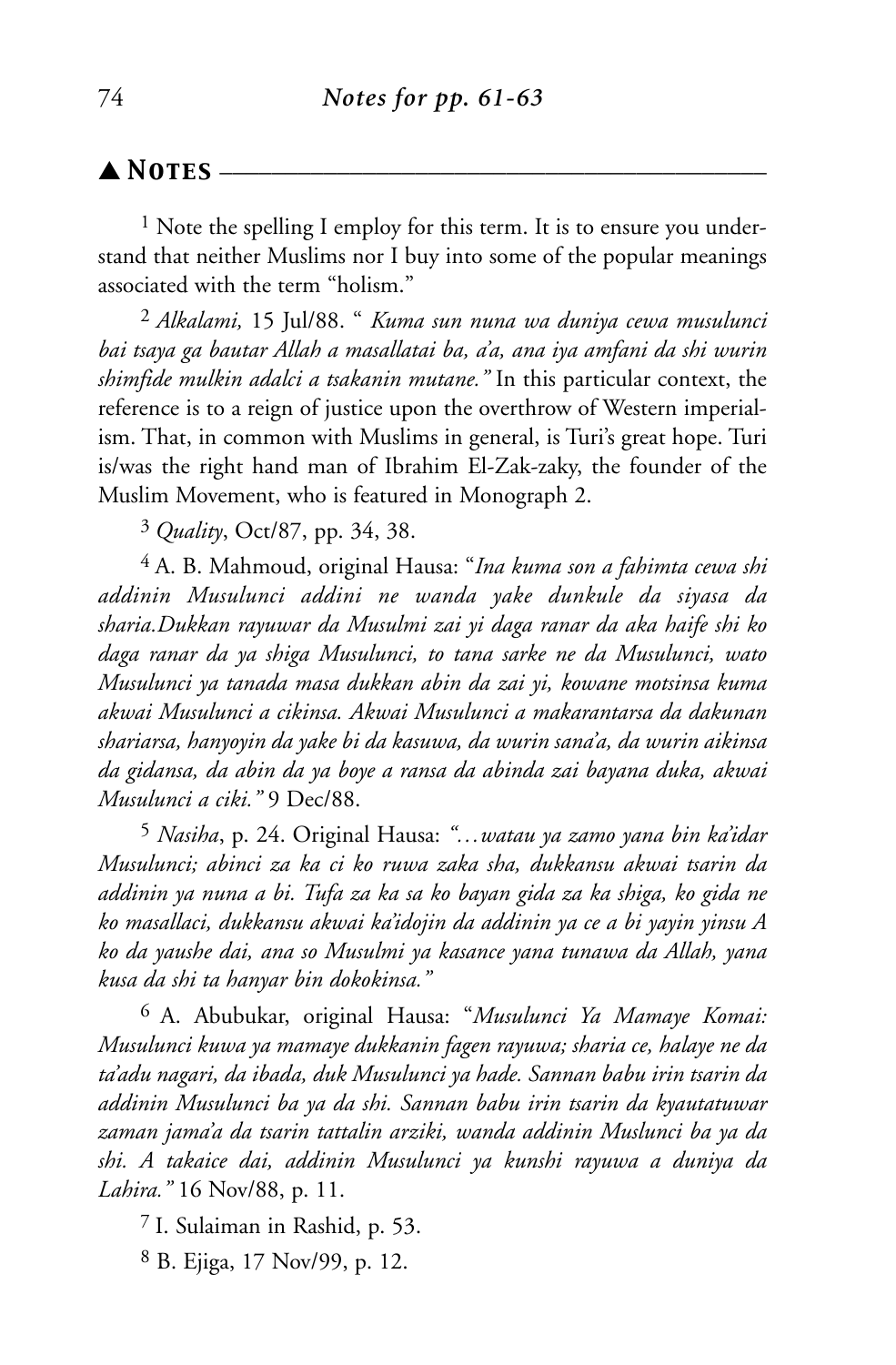9 Council of Ulama of Nigeria, 7 Nov/99.

10 H. Abdu, 7 Mar/2003. Appendix 23 on *Companion CD.*

11 A. Gumbi, 12 Nov/99, p. 20.

12 I. Sulaiman, 1986, pp. 2, 6.

13 A. Ahmad, 9 Dec/88. "*Addinin Kirista shi ne kawai ya bada kafar raba addini da siyasa da kuma sauran fannonin rayuwa.*" "*Musulunci shi ne kawai ya kunshi dukkanin fannonin rayuwa.*"

<sup>14</sup> It appears that Tofa is not familiar with the relationship of Greek Pagan and Muslim philosophers.

15 B. Tofa, 10 Mar/89.

16 T. El-Miskin, "*Dawah."*

<sup>17</sup> I omit the details of the integration of the body parts. This argument is similar to that of Paul in the New Testament, where he compares the Christian *umma* or community to the wholeness of the human body and the integration of all its parts—I Corinthians 12.

18 R. Shittu, pp. 33-34. Quotation from Hadja A. Lemu, *An Introduction to Islam*, p. 4.

19 L. Adegbite, 2000, p. 17.

20 A. Yadudu, 18 Nov/88.

21 Participants in these discussions do not always keep in mind the distinction between culture and religion. Though I do not accept their easy separation as found in secularism, neither can they be totally identified. The issue of fashion is surely one that calls for a more careful nuance than Bidmos brings to the table here.

22 Bidmos, "*Da'wah,"* pp. 2-4, 7.

23 M. Kwaru, 1 June/2004.

24 "NPC Staff Fast over Unpaid Salaries," *Daily Trust*, 18 Jul/2001.

25 J. Orintunsin, 8 Dec/2003. I was tempted to insert a sentence like, "Where else, such mixture of religion, but Nigeria?" But Adam Nicolson reminds us that such mixture is standard fare in most cultures. Nigeria is by no means unique in this. He asks why this mixing of prayer with the mundane affairs of life "strikes us as a little absurd?" "In the long historical perspective, of course, it is the radically secularized societies of the West that are the anomaly," not those who do the mixing. "Most societies